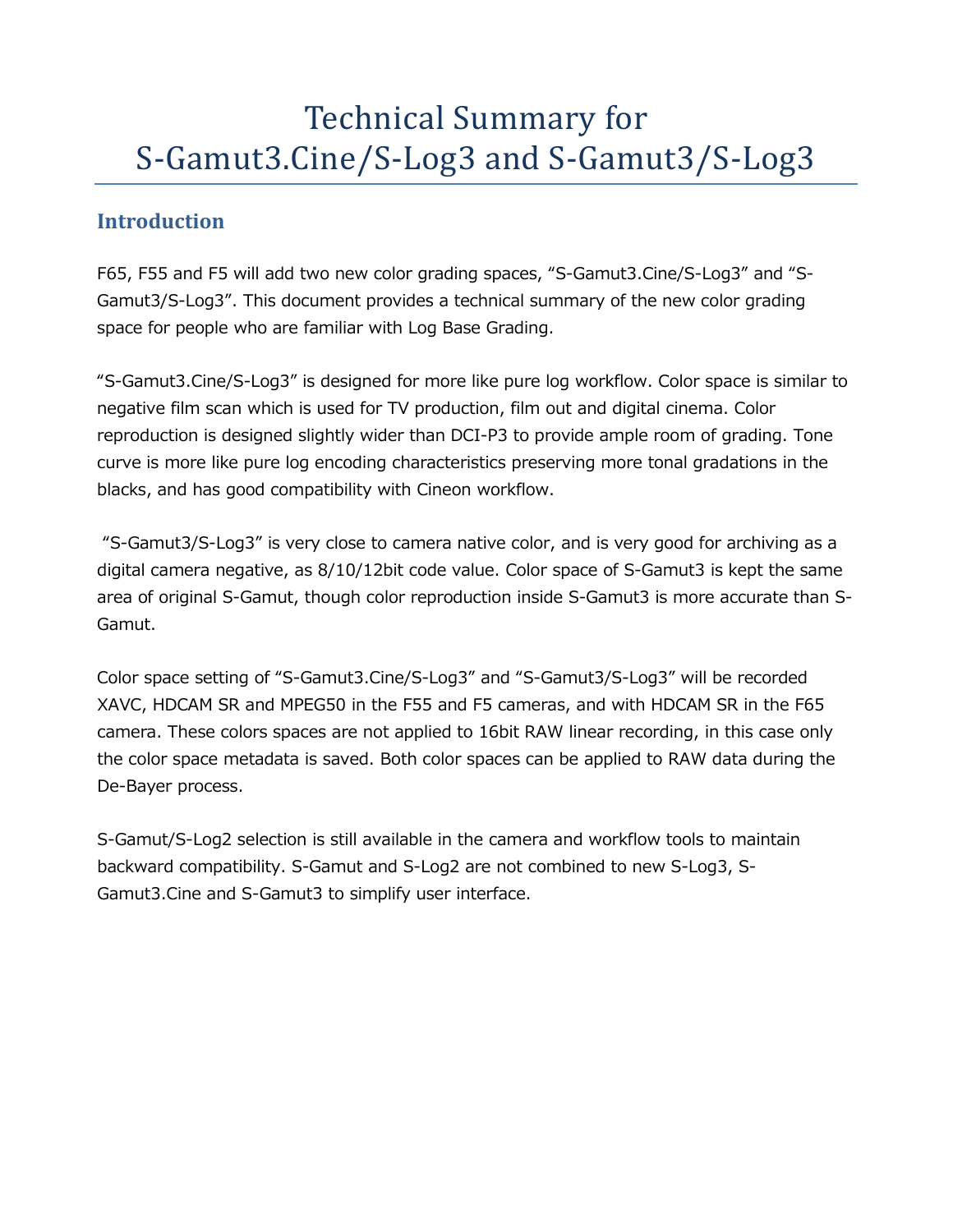

S-Gamut3.Cine/S-Log3 S-Gamut3/S-Log3



S-Gamut/S-Log2 709 Tone/Color (Look Profile LC-709)

# **S-Gamut3.Cine/S-Log3**

S-Gamut3.Cine is similar to negative film scan which was used for TV production, film out digital cinema. Color reproduction is designed slightly wider than DCI-P3 to provide ample room for grading. Thus manual grading for P3 becomes easier. S-Gamut3.Cine is more convenient to grade than S-Gamut3 and S-Gamut as camera digital negative.

If you would like to apply print film emulation, please increase saturation to about 1.4. Sony also provides .cube files (Look Profile) to convert 709 video color space.

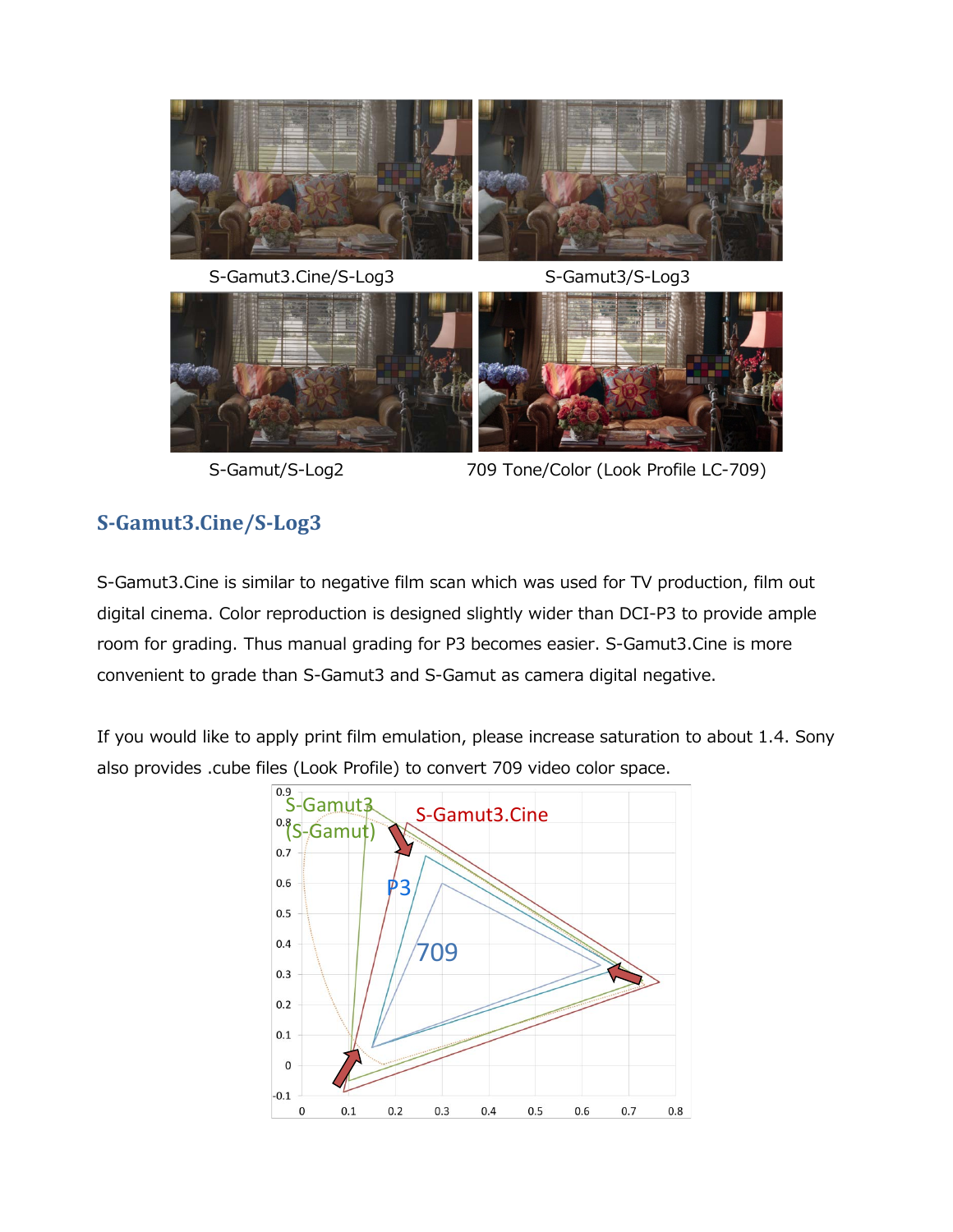S-Log3 is based on Cineon Digital Negative revised in 2007. S-Log3 tone curve has no shoulder and is reduced the toe (non-linear curve in shadow area). It is more like a pure log encoding than S-Log2 to provide better log based grading (See chart below). Mid-tone value; 18% grey is brighter than S-Log2. S-Log3 has 1.5 stops wider dynamic rage than S-Log2, covering the full EI range. It is not necessary to change the conversion formula for each EI setting.



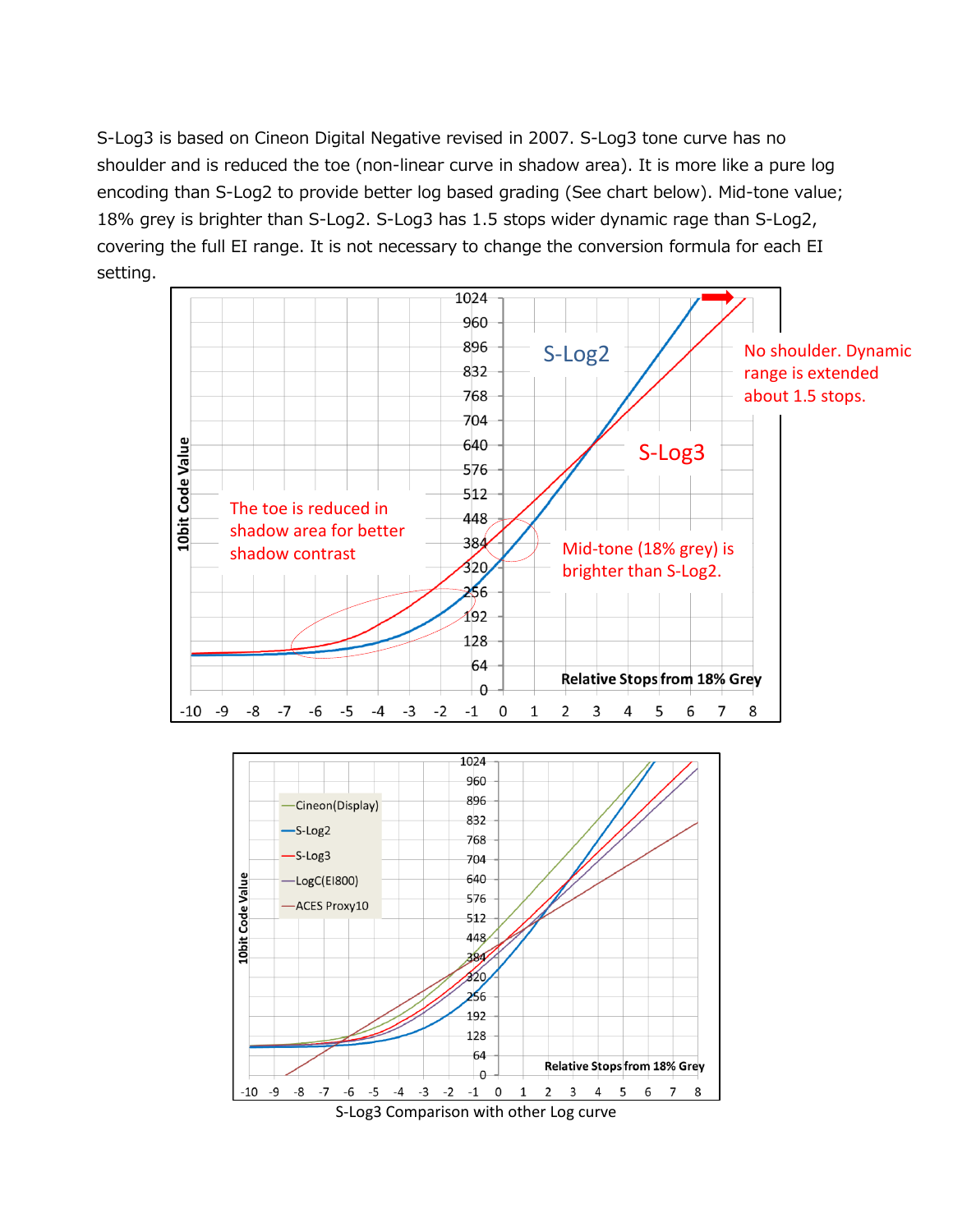# **S-Gamut3/S-Log3**

S-Gamut3 is almost camera native color space, and wider than S-Gamut3.Cine. So this space is best for ACES, ITU-R BT.2020 and camera data archiving use. The color primaries (edge of color space triangle) of S-Gamut3 are the same as conventional S-Gamut. Current S-Gamut needs color temperature setting to select color conversion matrix. But S-Gamut3 is optimized to combine these color conversion matrix. The conversion matrix does not depend on color temperature any more. The ACES IDT for S-Gamut3 becomes simpler than S-Gamut.



ITU-R BT.2020 is color space of UHDTV (Ultra-high definition television).

# **Launch schedule**

#### **F55/F5**

S-Gamut3.Cine/S-Log3 has been implemented from V3.0 in January 2014. S-Gamut3/S-Log3 will be implemented around in spring 2014. These setting are placed at System - Base Setting Page.

|                         |                     | <b>Batt 16.4 V</b> |
|-------------------------|---------------------|--------------------|
| <b>O</b> System         | <b>Base Setting</b> | $11 - 2$           |
| $5$ Back                |                     |                    |
| <b>Shooting Mode</b>    | <b>Cine El</b>      |                    |
| <b>Main Operation</b>   | S-Gamut/SLog2       |                    |
| <b>Color Space</b>      | S-Gamut3.Cine/SLog3 |                    |
| <b>Imager Scan Mode</b> | <b>Normal</b>       |                    |
|                         |                     |                    |
|                         |                     |                    |
|                         |                     |                    |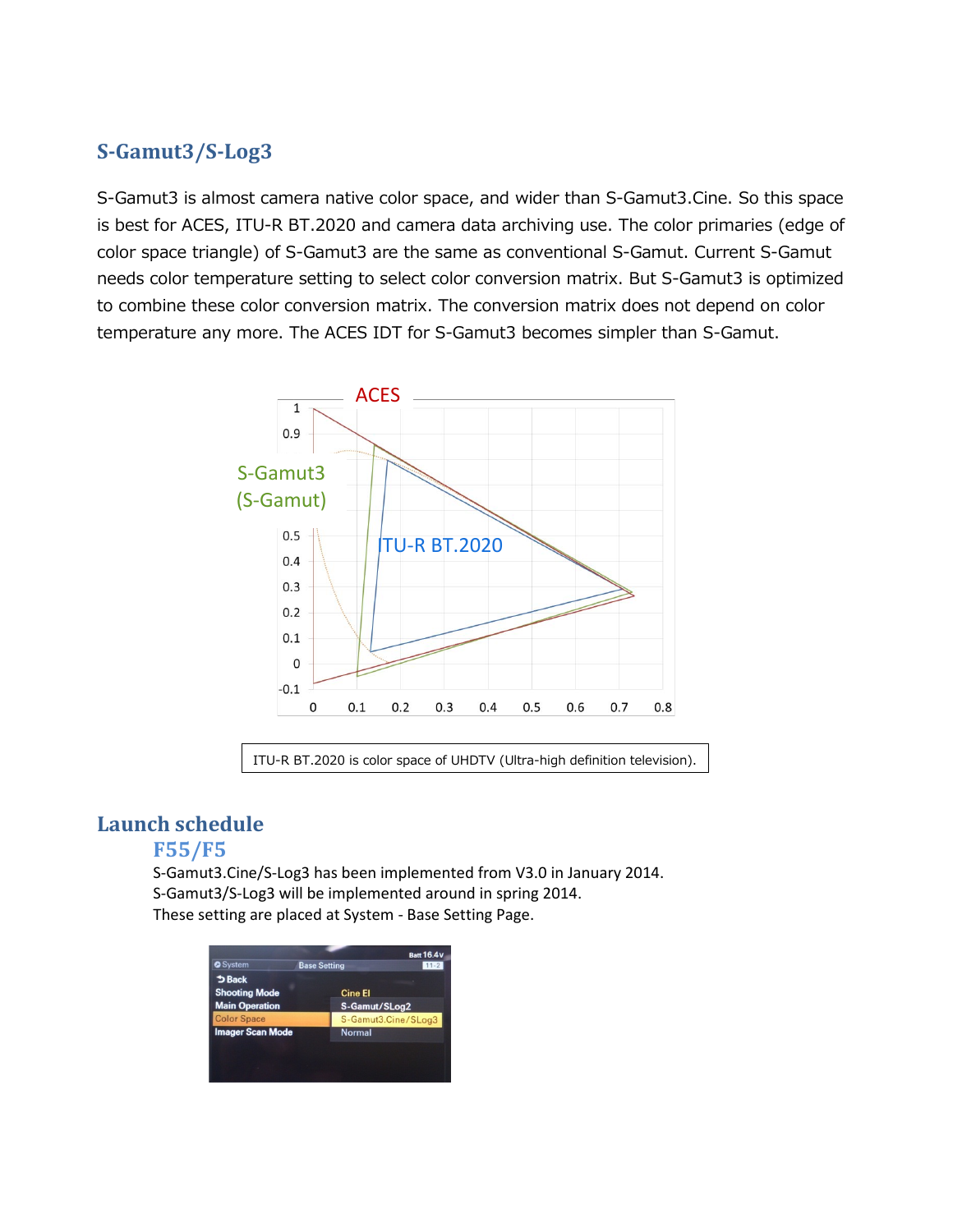**F65** S-Gamut3.Cine/S-Log3 and S-Gamut3/S-Log3 will be implemented in spring 2014. **RAW Viewer** S-Gamut3.Cine/S-Log3 and S-Gamut3/S-Log3 has been implemented from V2.1 in January/2014.

# **FAQ**

# **Q1. Are S-Log3, S-Gamut3.Cine and S-Gamut3 successors to the current S-Log2 and S-Gamut?**

A1. No. We will provide options for a while. Camera and Software tools do not eliminate current S-Log2 and S-Gamut. To reduce complexity of user interface, S-Log3 is always combined with the new S-Gamut3.Cine or S-Gamut3 in the camera menu.

#### **Q2. How about supporting status of other tool vendors and post production?**

A2. We communicate regularly with each stakeholder. We will update the schedule when we get information for implementation.

## **Q3. Will Sony provide 3D-LUT for 709 color space?**

A3. Yes. We will provide 3D LUT (Look Profiles) for S-Gamut3.Cine/S-Log3 like current S-Gamut/S-Log2 Look Profiles. We will let you know soon. [http://community.sony.com/t5/F5-F55/NEW-3D-LUT-s-for-F55-and-F65/m-p/135617#U135617](http://community.sony.com/t5/F5-F55/NEW-3D-LUT-s-for-F55-and-F65/m-p/135617%23U135617)

## **Q4. Is S-Log3 Full (Extended) range or Legal range?**

A4. S-Log3 is recorded as Full range in XAVC, MPEG and HDCAM SR File. Camera SDI output is also Full range every time. There is no option to select Legal range to prevent miss operation. Full (Extended) range: Data range is used from 0 to 1023 (from -7IRE to 109IRE) to utilize full 10bit code value. SDI treat valid data from 4 to 1019, but definition of Full (Extended) does not change between file and SDI.

Legal range: Data range is scaled and limited from 64 to 940 (from 0IRE to 100IRE) in 10bit code value.

#### **Q5. Which is the best selection to use ACES workflow?**

A5. We recommend using S-Gamut3/S-Log3 for ACES as recording of 10bit MXF. S-Gamut3.Cine is narrower than S-Gamut3 and good for DCI-P3 grading.

#### **Q6. Which color space and log are used for RAW recording?**

A6. RAW is sensor native data and RAW does not apply any color space nor log curve. RAW is always recorded by 16bit Scene linear. S-Log3 is designed to utilize 8/10/12bit code value to reserve wide dynamic range effectively for 444 or 422 recording.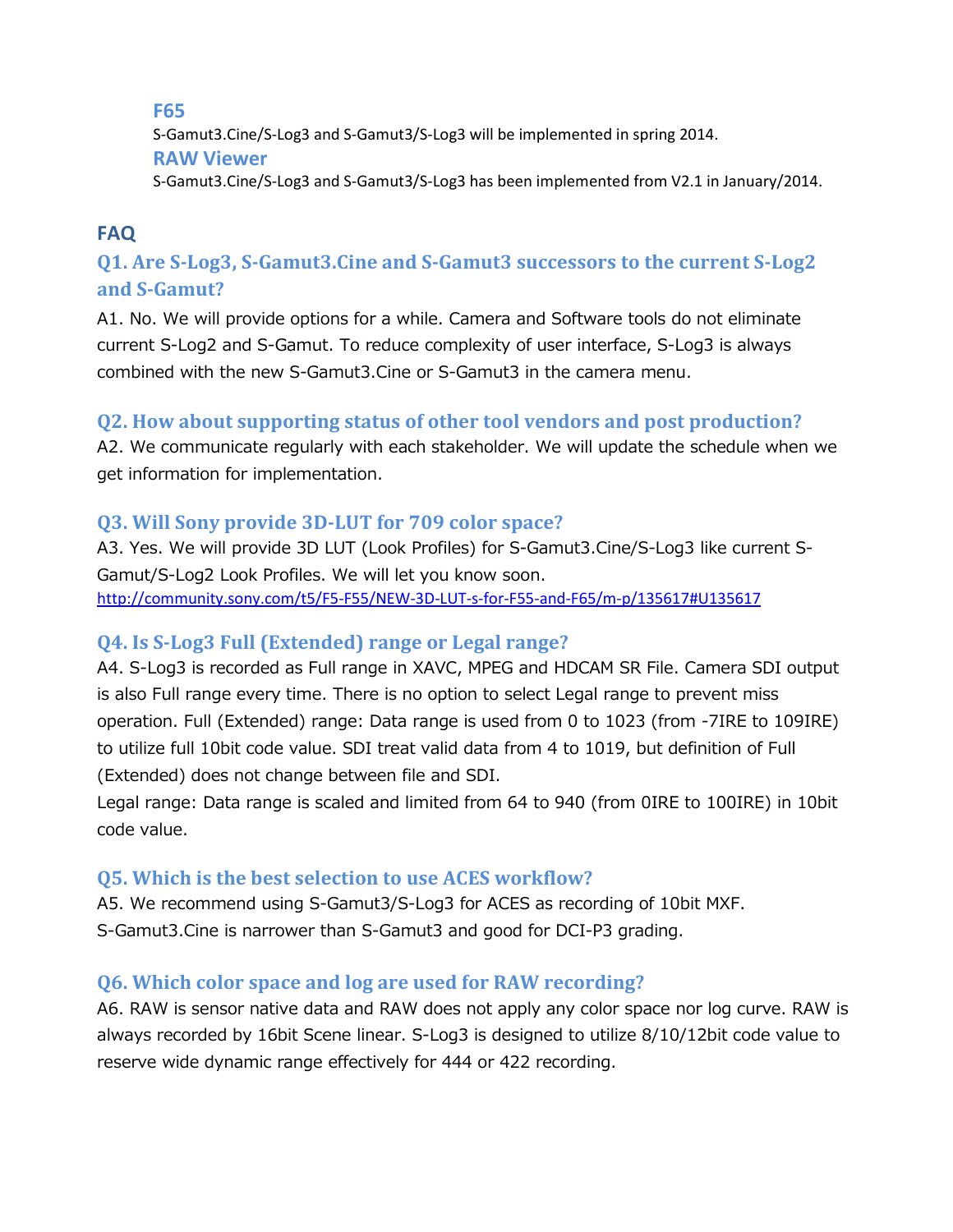# **Appendix**

#### **S-Log3 Formula**

#### **Scene Linear Reflection to S-Log3**

If in >= 0.01125000 out =  $(420.0 + log10((in + 0.01) / (0.18 + 0.01)) * 261.5) / 1023.0$ else out = (in \* (171.2102946929 – 95.0)/0.01125000 + 95.0) / 1023.0

> in = reflection reflection = IRE \* 0.9 out 0.0 - 1.0 if you need 10bit code for "out". 10bit code = Round(out \* 1023.0)

#### **S-Log3 to Scene Linear Reflection**

If in >= 171.2102946929 / 1023.0 out =  $(10.0 \cdot ((in * 1023.0 - 420.0) / 261.5)) * (0.18 + 0.01) - 0.01)$ else out + (in \* 1023.0 – 95.0) \* 0.01125000 / (171.2102946929 – 95.0) in 0.0 - 1.0 out = reflection reflection = IRE \* 0.9 if you use 10bit code for "in" in = S-Log3 10bit Code / 1023.0

S-Log3 10bit code values (18%, 90%)

| Input reflection   | 0% Black (IRE0%) |    |            | 18% Grey (IRE20%) |            | 90% White (IRE100%) |  |
|--------------------|------------------|----|------------|-------------------|------------|---------------------|--|
| Output             | IRE              | CV | <b>IRE</b> | CV                | <b>IRE</b> | CV                  |  |
| $S-Log3$           | 3.5%             | 95 | 41%        | 420               | 61%        | 598                 |  |
| S-Log <sub>2</sub> | 3.0%             | 90 | 32%        | 347               | 59%        | 582                 |  |
| S-Log              | 3.0%             | 90 | 38%        | 394               | 65%        | 636                 |  |